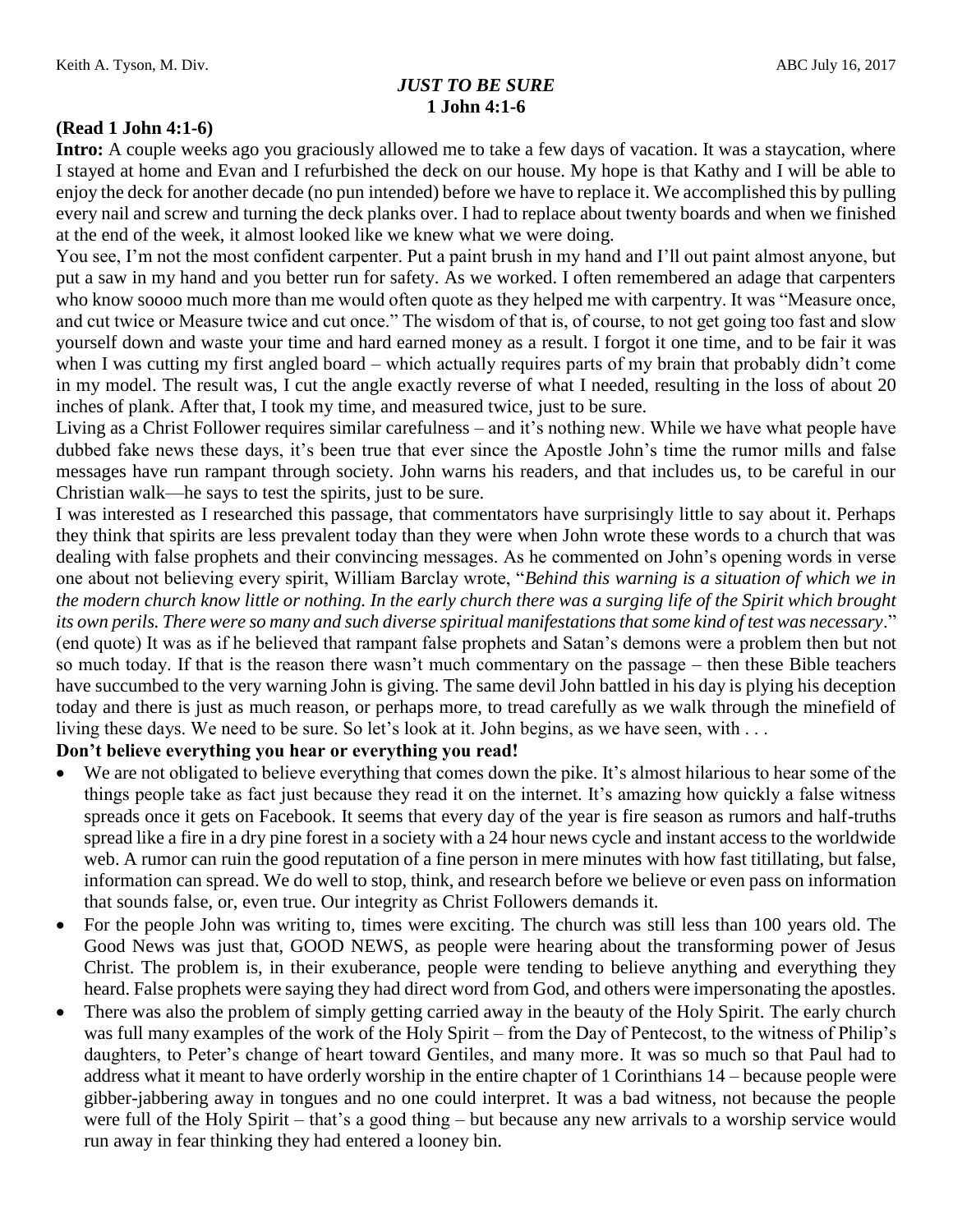But sometimes, what people honestly thought was the Holy Spirit was not the Holy Spirit, but counterfeit spirits straight from the pit of Hell. Jesus dealt with demons, and his disciples also did, after He had returned to the Father. John warns his readers that everything was not as it seemed. William Barclay says, "*All this is in John's mind; and it is in face of that surging atmosphere of pulsating spiritual life that he sets out his criteria to judge between the true and the false. We, for our part, may well feel that with all its perils, the exuberant vitality of the early church was a far better thing than the apathetic placidity of so much of the life of the modern church. It was surely better that men should expect the Spirit everywhere than that they should expect him nowhere*." (end quote) Yes, it is better that we should expect the Spirit everywhere than to expect him nowhere, but ONLY if we know to test the spirits. We need to know what comes from God and what does not. We know that love comes from God. But not every spirit is from God. So John offers some criteria  $-$  a test if you will. . .

## **Here is the test:**

- You need to believe that Jesus came, as God, in the flesh. You need to believe that he came as a human being into time and space. Listen to what John says as he lays this out, *This is how you can recognize the Spirit of God: Every spirit that acknowledges that Jesus Christ has come in the flesh is from God, but every spirit that does not acknowledge Jesus is not from God. This is the spirit of the antichrist, which you have heard is coming and even now is already in the world*. 1 John 4:2-3 Barclay says, *For John, Christian belief could be summed up in one great sentence: "The Word became flesh and dwelt among us" (John 1:14). Any spirit which denied the reality of the Incarnation was not of God.*
- To deny Jesus is the Messiah is to deny that he could be a Savior. To deny Jesus is the Messiah is to say there cannot be a connection between God and humanity. Barclay rightly points out, "*Nothing in Christianity is more central than the reality of the manhood of Jesus Christ*." We have pointed out over and over again in this series that John and Jude were both writing to the church to address and spread the warning that the message of the Gnostics was false prophecy. And as a quick review, let me remind you that the Gnostics taught that they had special knowledge that made them special and elevated. Another tenant of Gnosticism was the very thing John was warning against here in these verses – the Gnostics were teaching that Jesus only came in spirit and that's why they could sin to their hearts content in their physical bodies, because their spirits were clean and pure as the wind driven snow. John exposes this lie. Jesus came into the world and walked among us as a flesh and blood man. Remember the very first verses of this letter? John points out that he was an eyewitness to this flesh and blood Son of God, *That which was from the beginning, which we have heard, which we have seen with our eyes, which we have looked at and our hands have touched—this we proclaim concerning the Word of life. The life appeared; we have seen it and testify to it.* 1 John 1:1-2a.
- This is why you need to test the spirits, just to be sure. And then, as we saw last week, John assures his readers of what they have in Christ – he encourages them with the good news that . . .

### **Because we are from God, we know that what we have in him is greater than the evil in the world**

- He is saying, we don't have to be afraid, we just have to be sure. I hear so much weeping and gnashing of teeth about the sorry state of the world and how it's destroying the church. Let me tell you this – God's church will not be destroyed. What is happening is that the true church is getting stronger.
- This past week a study came out of Barna Research that showed how America is sliding into Post-Christianity. It had the top 100 markets in the country and where they stood in the slide (Columbus was #43 and Cleveland/Akron was #52). They also showed the top 10 least religious cities. I'm not sure if you can see, but 8 of the 10 are in New England or the Northeast with Portland/Auburn, Maine as the least religious. The report began this way,

"It may come as no surprise that the influence of Christianity in the United States is waning. Rates of church attendance, religious affiliation, belief in God, prayer and Bible-reading have all been dropping for decades. By consequence, the role of religion in public life has been slowly diminishing, and the church no longer functions with the cultural authority it held in times past. These are unique days for the church in America as it learns what it means to flourish in a new "Post-Christian" era."